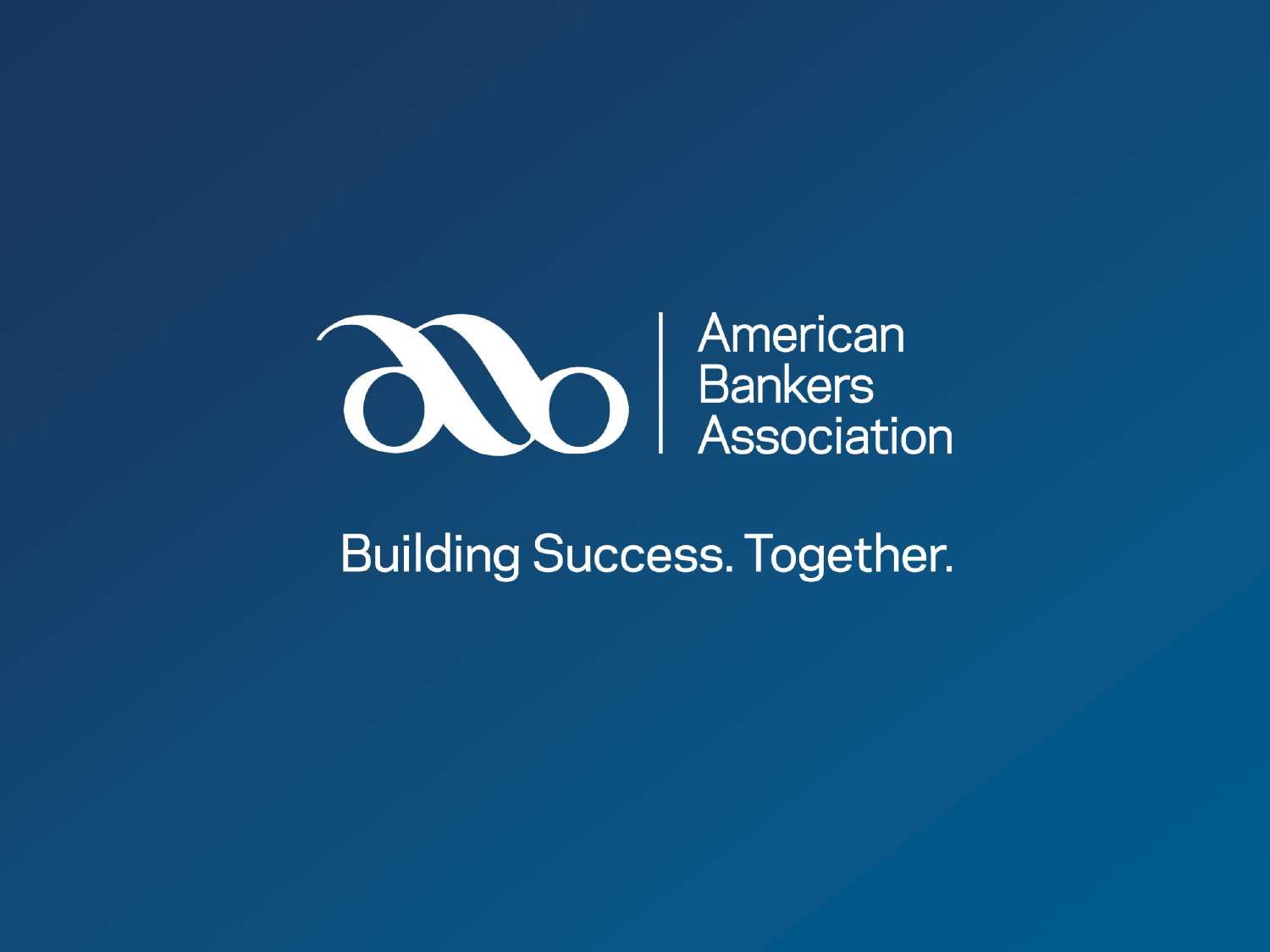# 10 Best Practices to Prevent Wire Fraud

*Tips to implement now to protect you and your customers.*

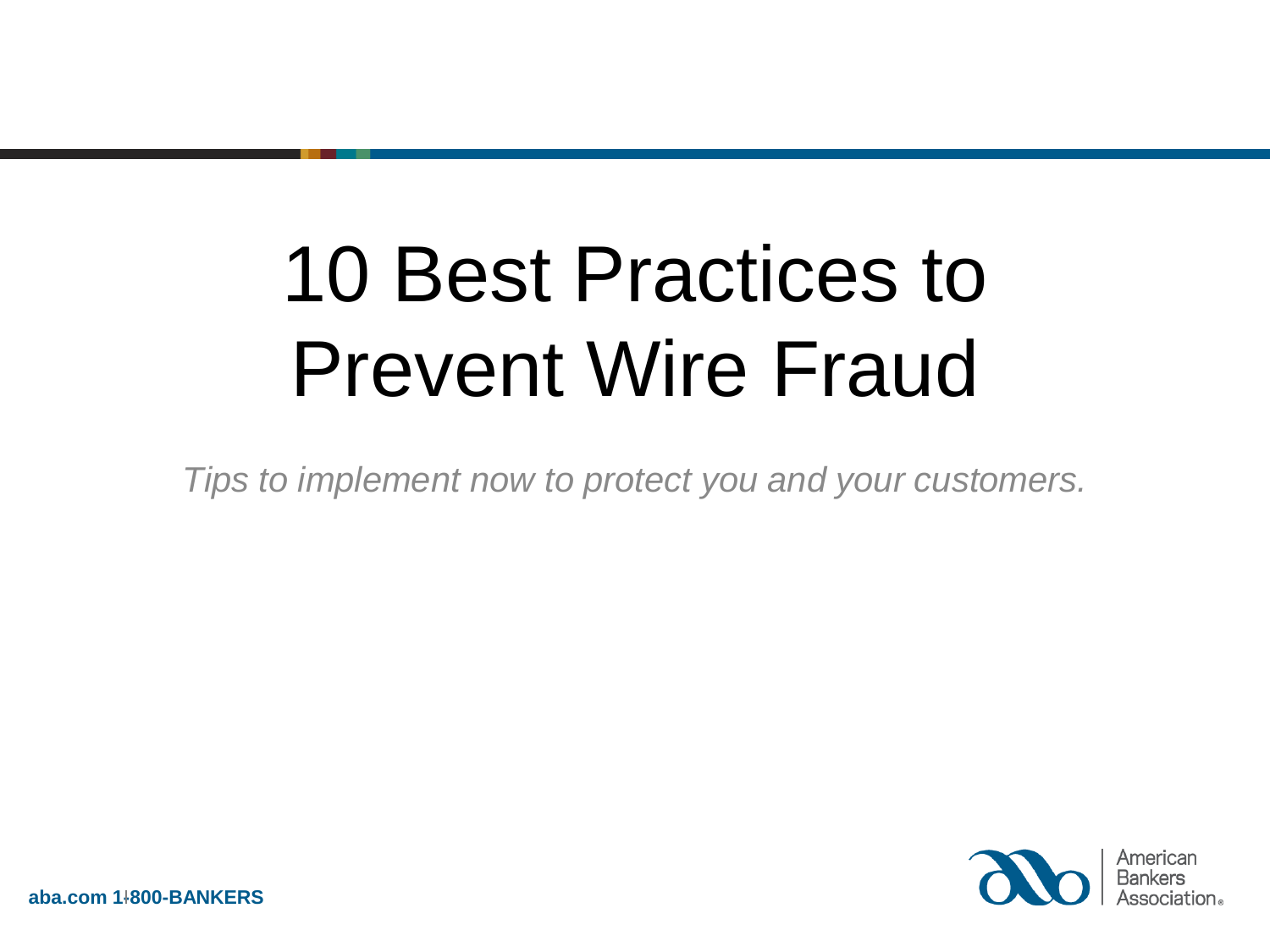The following presentation is for information and discussion purposes only. Any views or opinions expressed are the speakers'; shall not be construed as legal advice; and do not necessarily reflect any corporate position, opinion or view of ABA Insurance Services Inc., or its affiliates, or a corporate endorsement, position or preference with respect to any contractual terms and provisions or any related issues. If you have any questions or issues of a specific nature, you should consult appropriate legal or regulatory counsel to review the specific circumstances involved.

The information presented is intended to provide guidance and is not intended as a legal interpretation of any federal, state or local laws, rules or regulations applicable to your business. The loss prevention information provided is intended only to assist policyholders in the management of potential loss producing conditions involving their premises and/or operations based on generally accepted safe practices. In providing such information, ABA Insurance Services Inc. does not warrant that all potential hazards or conditions have been evaluated or can be controlled. It is not intended as an offer to write insurance for such conditions or exposures. The liability of ABA Insurance Services Inc. and its affiliated insurers is limited to the terms, limits and conditions of the insurance policies underwritten by any of them.

© 2019 ABA Insurance Services Inc. dba Cabins Insurance Services in CA, ABA Insurance Services of Kentucky in KY and ABA Insurance Agency Inc. in MI. 3401 Tuttle Rd., Suite 300, Shaker Heights, OH 44122.

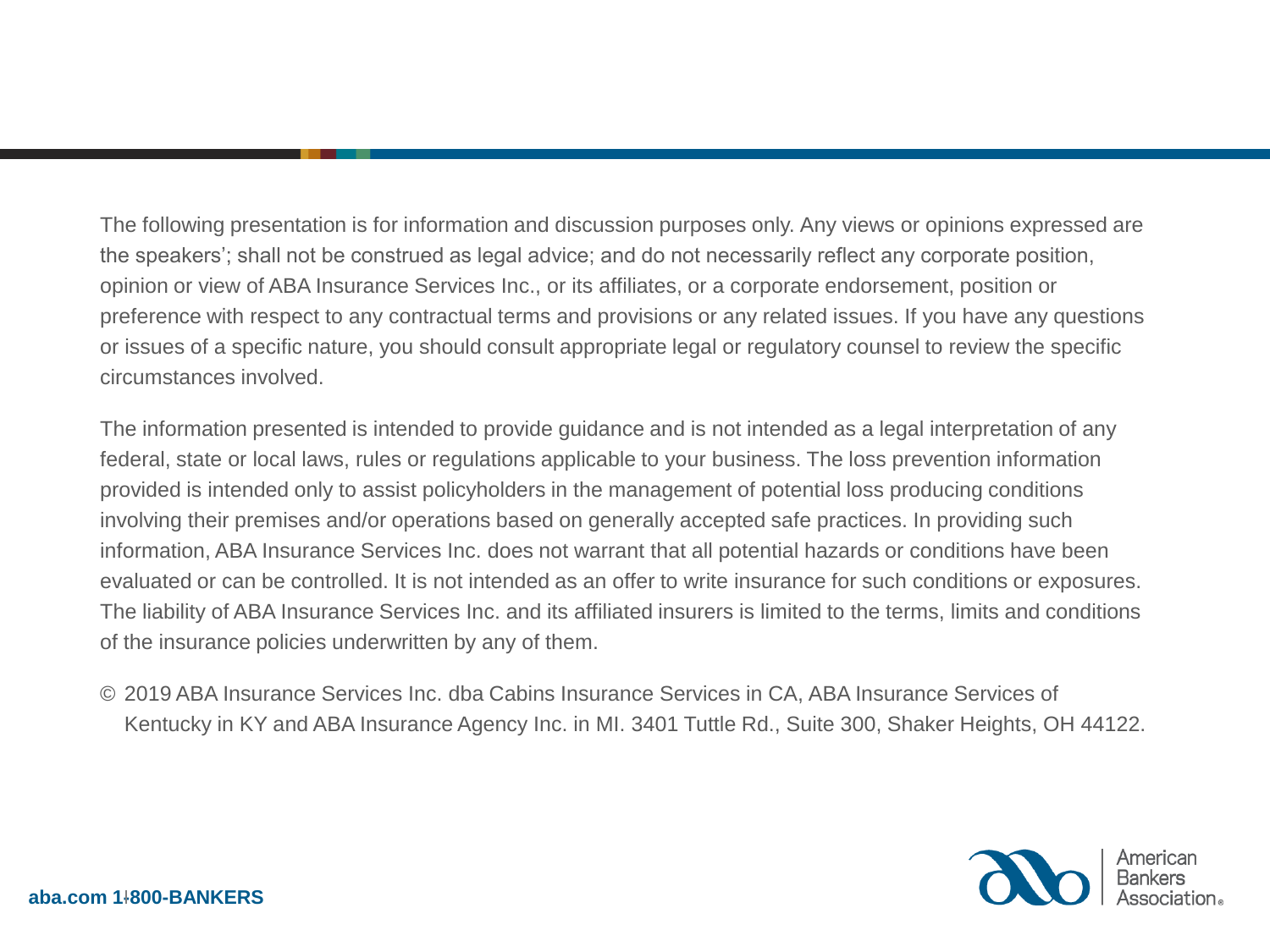## **Overview**

### PART 1

• Insurance claims statistics and FBI crime data show wire fraud crime results in higher dollar losses than any other type of cyber crime.

PART 2

• Techniques are available to help you prevent wire fraud.

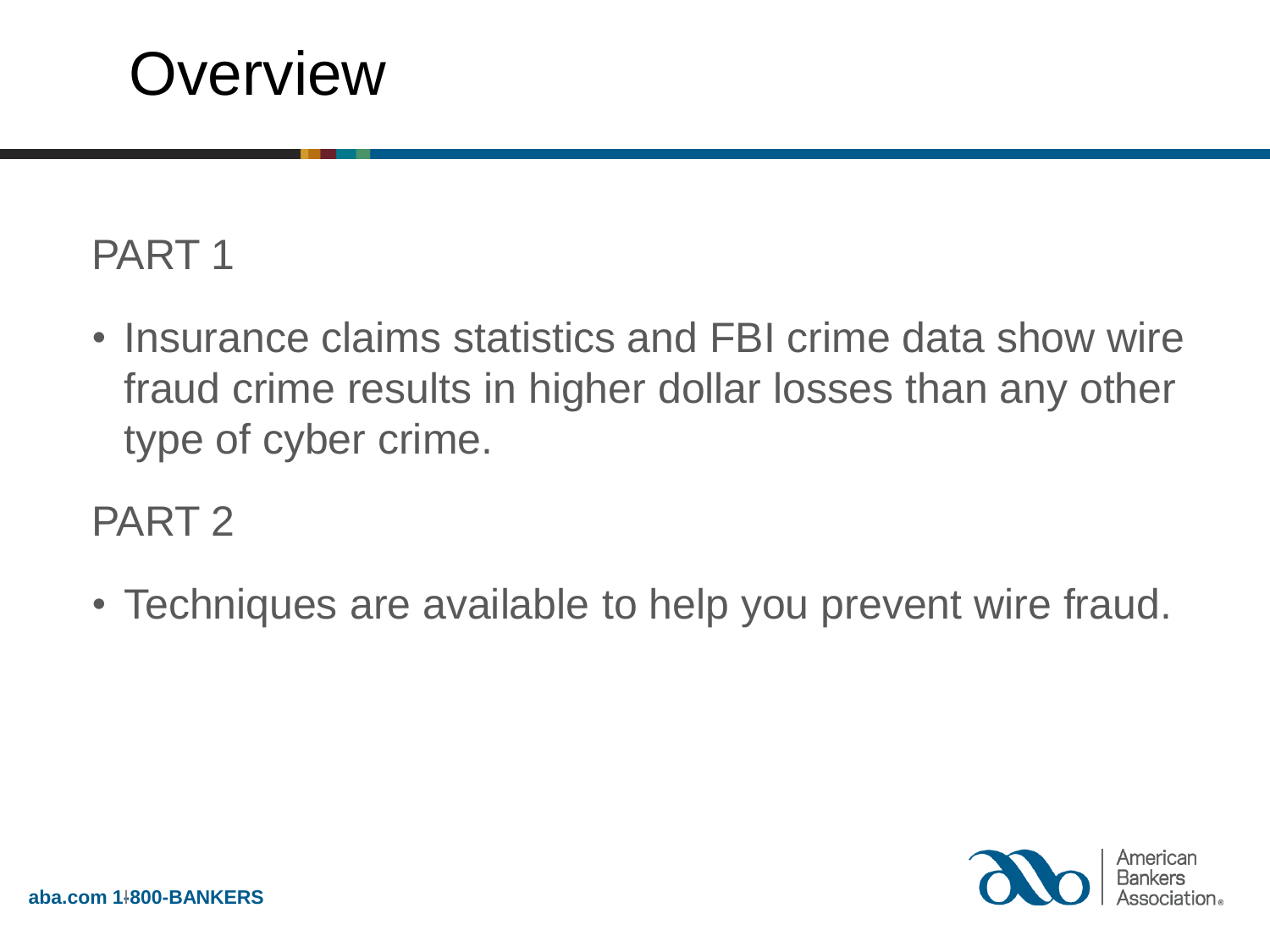From a bank's perspective, wire fraud is the crime of a fraudulent wire instruction.

Someone pretending to be your customer tricks you into wiring money out of that customer's account.



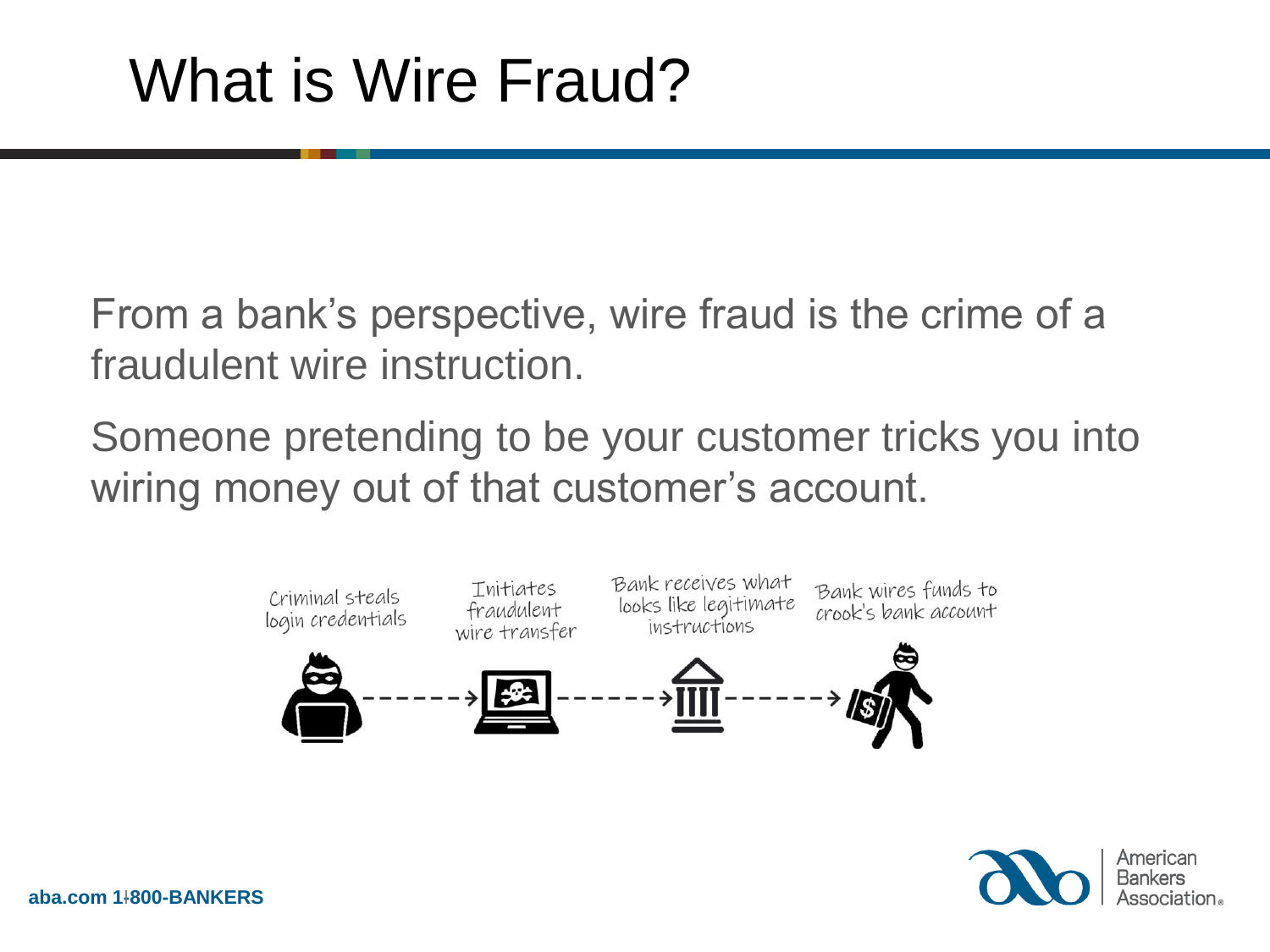## Poll Question

Has your organization ever experienced a wire fraud?



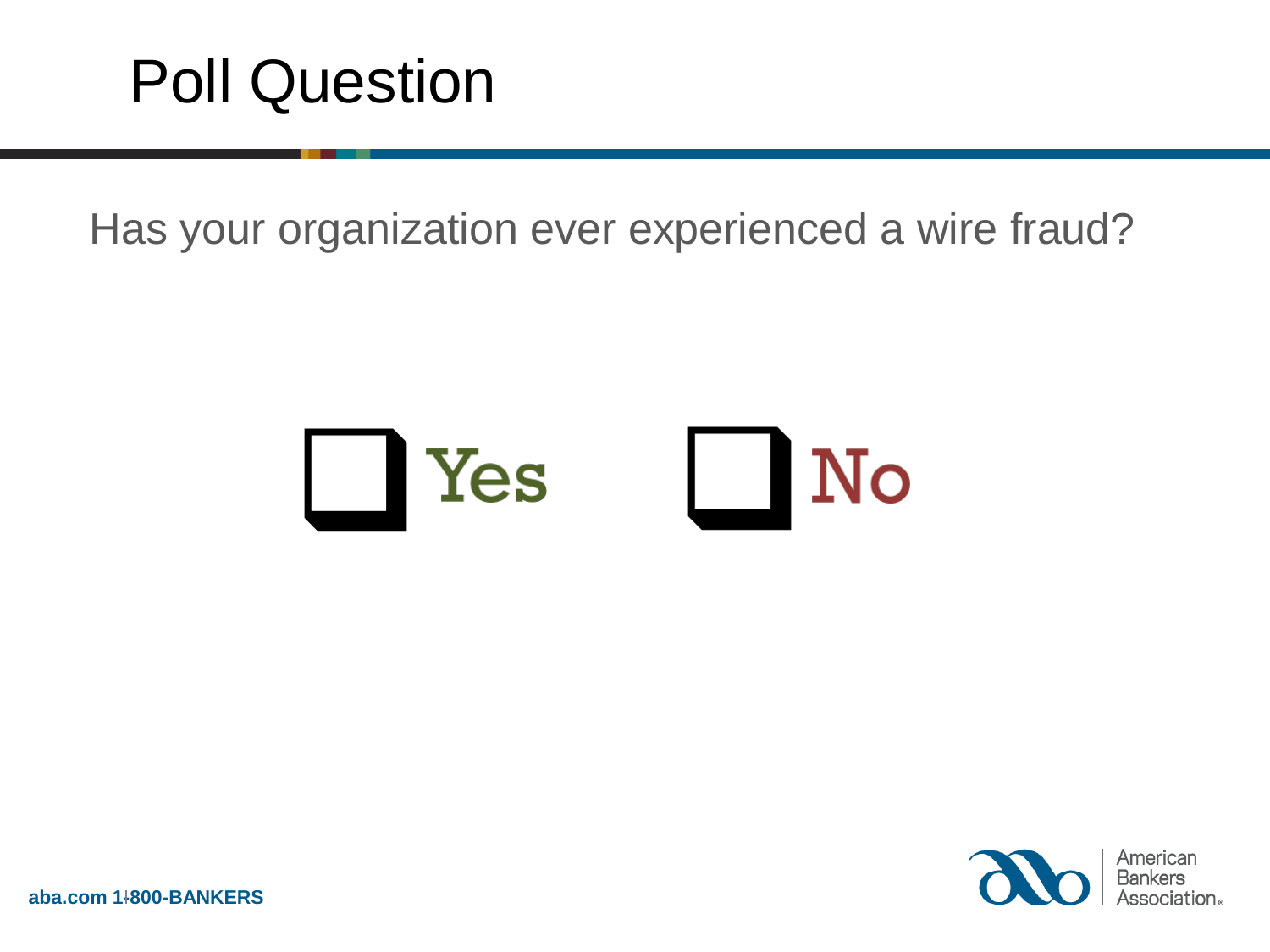## Cyber Claims by Claims Type



Program insureds have lost more than \$50 million in wire fraud scams.

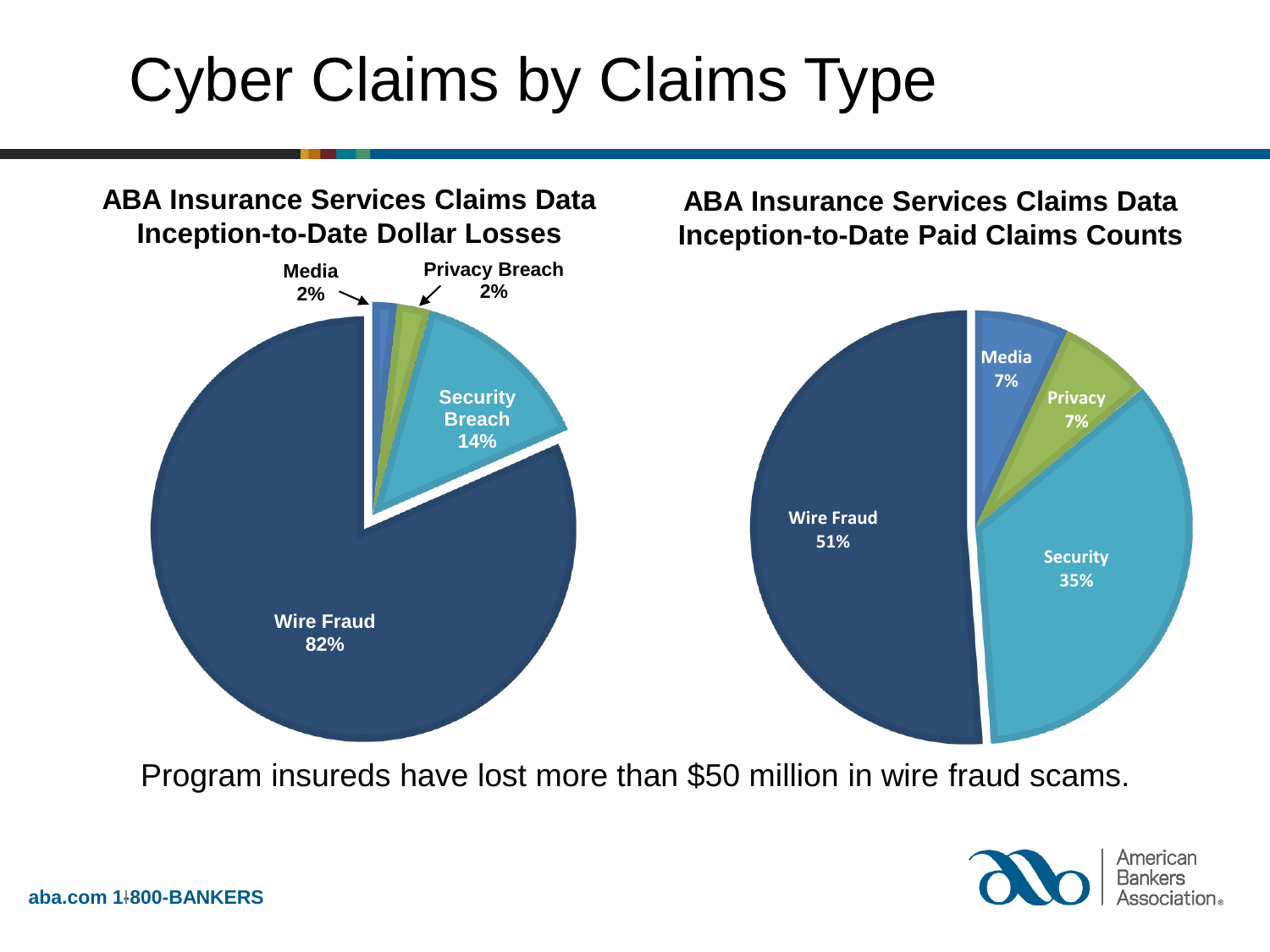# What you (probably) already know

Loss from Email Account Compromise, a scam involving compromised email accounts through social engineering or computer intrusion techniques to conduct unauthorized transfers of funds, dwarfs all other Internet-based crimes.

#### 2018 Internet Crime by Victim Loss and Crime Type



https://www.fbi.gov/news/stories/ic3-releases-2018-internet-crime-report-042219

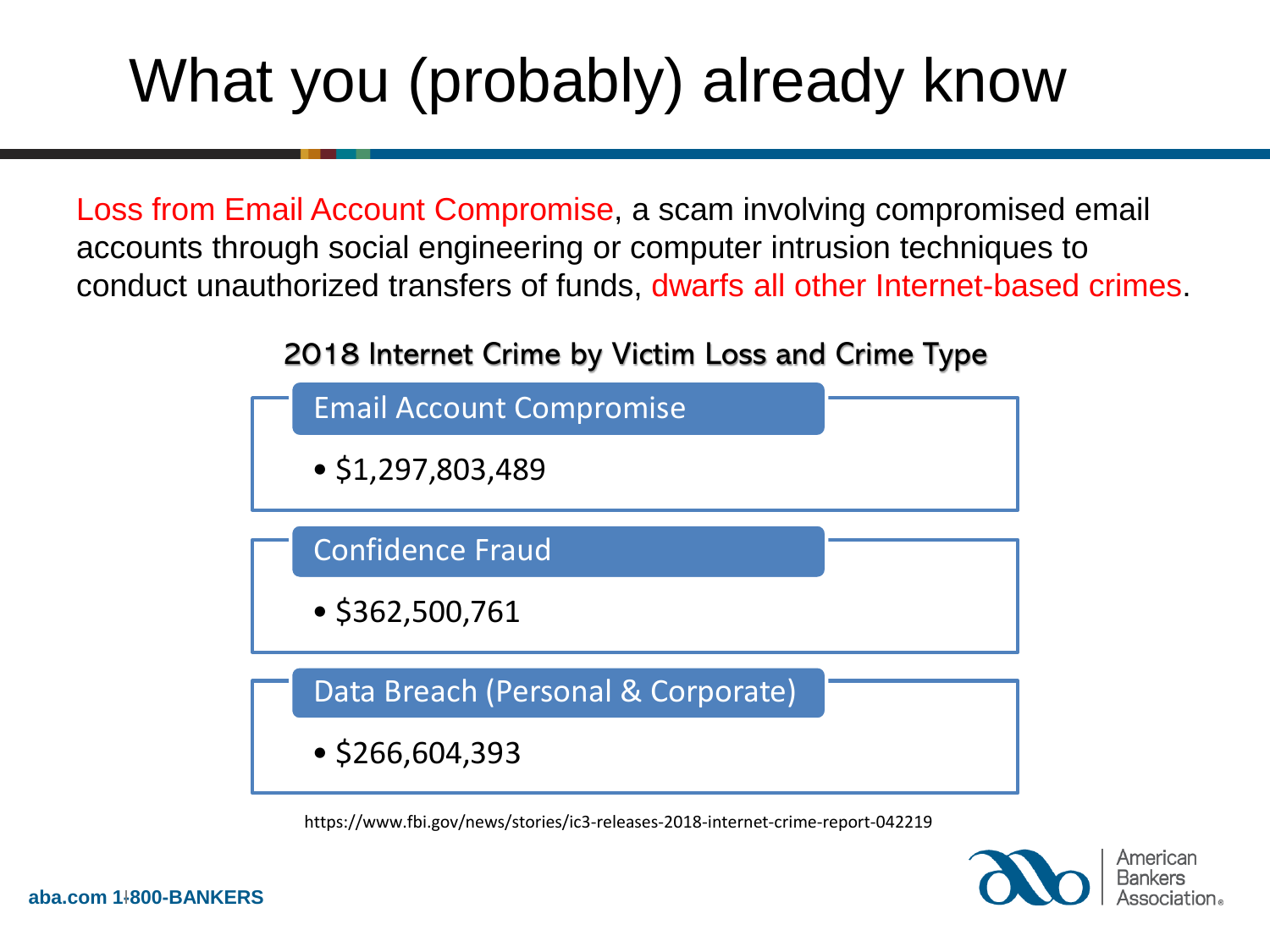## Email Account Compromise

## 91% of cyber attacks start with an email

### **Email Compromise by Source**



Source: FireEye's The 3Ts of an Email Attack



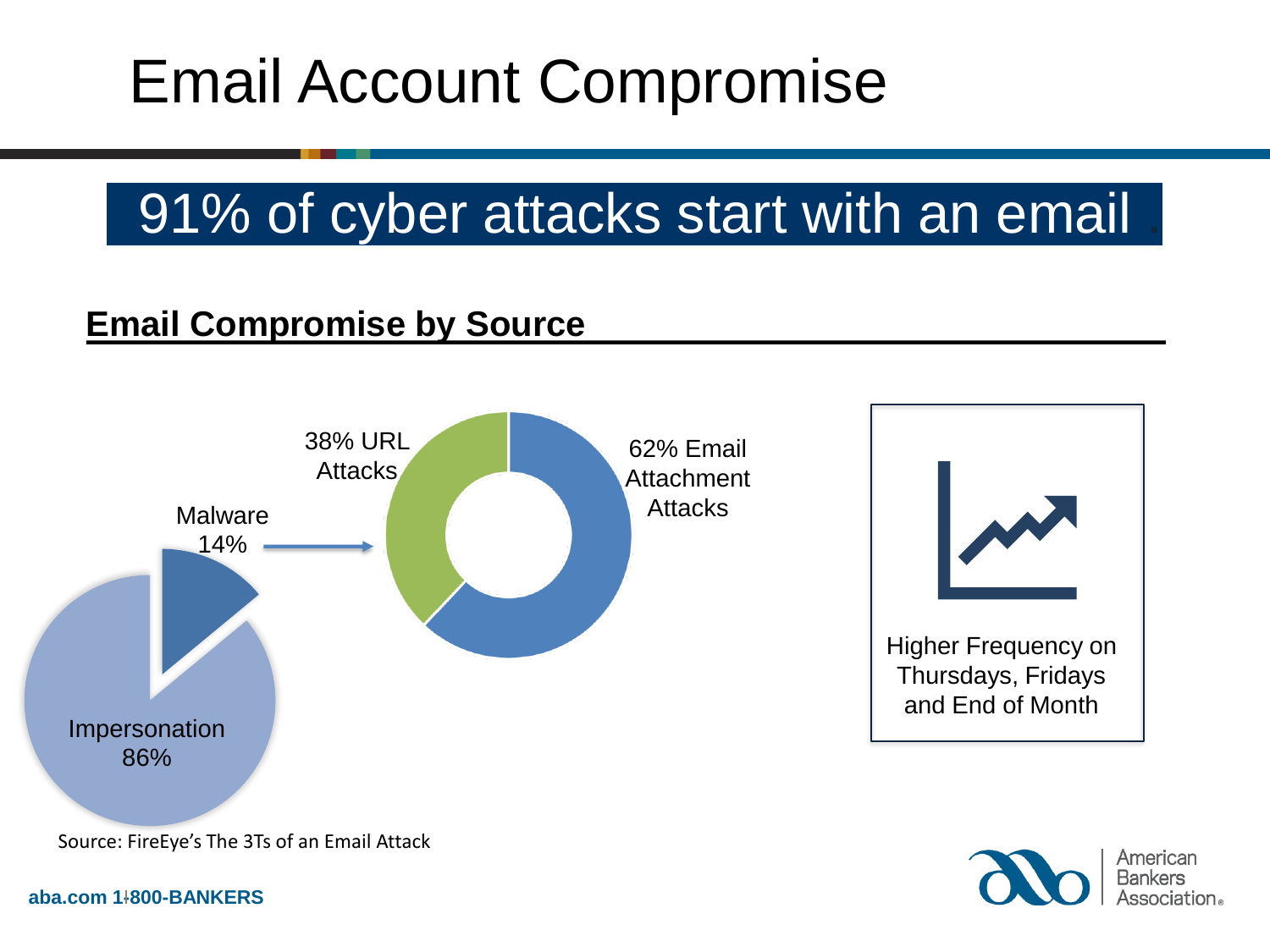## Data Breaches and the Dark Web

## Dark web markets sell narcotics, weapons, forged documents and stolen bank credentials.

|  | <b>Ordering form</b> |                 |      |                                     |                                            |
|--|----------------------|-----------------|------|-------------------------------------|--------------------------------------------|
|  | <b>VISA</b>          | <b>US Fullz</b> | 69\$ | 0.0173 BTC<br>1.21 LTC<br>0.523 ETH | Quantity:<br>$\widehat{\mathbf{G}}$        |
|  | <b>VISA</b>          | US Dumps (101)  | 49\$ | 0.0123 BTC<br>0.86 LTC<br>0.371 ETH | Quantity:<br>$\mathbf{C}$                  |
|  |                      | EU Fullz        | 59\$ | 0.0148 BTC<br>1.04 LTC<br>0.447 ETH | Quantity:<br>$\epsilon$ )                  |
|  |                      | EU Dumps (102)  | 55\$ | 0.0138 BTC<br>0.96 LTC<br>0.417 ETH | Quantity:<br>$\hat{\boldsymbol{\epsilon}}$ |

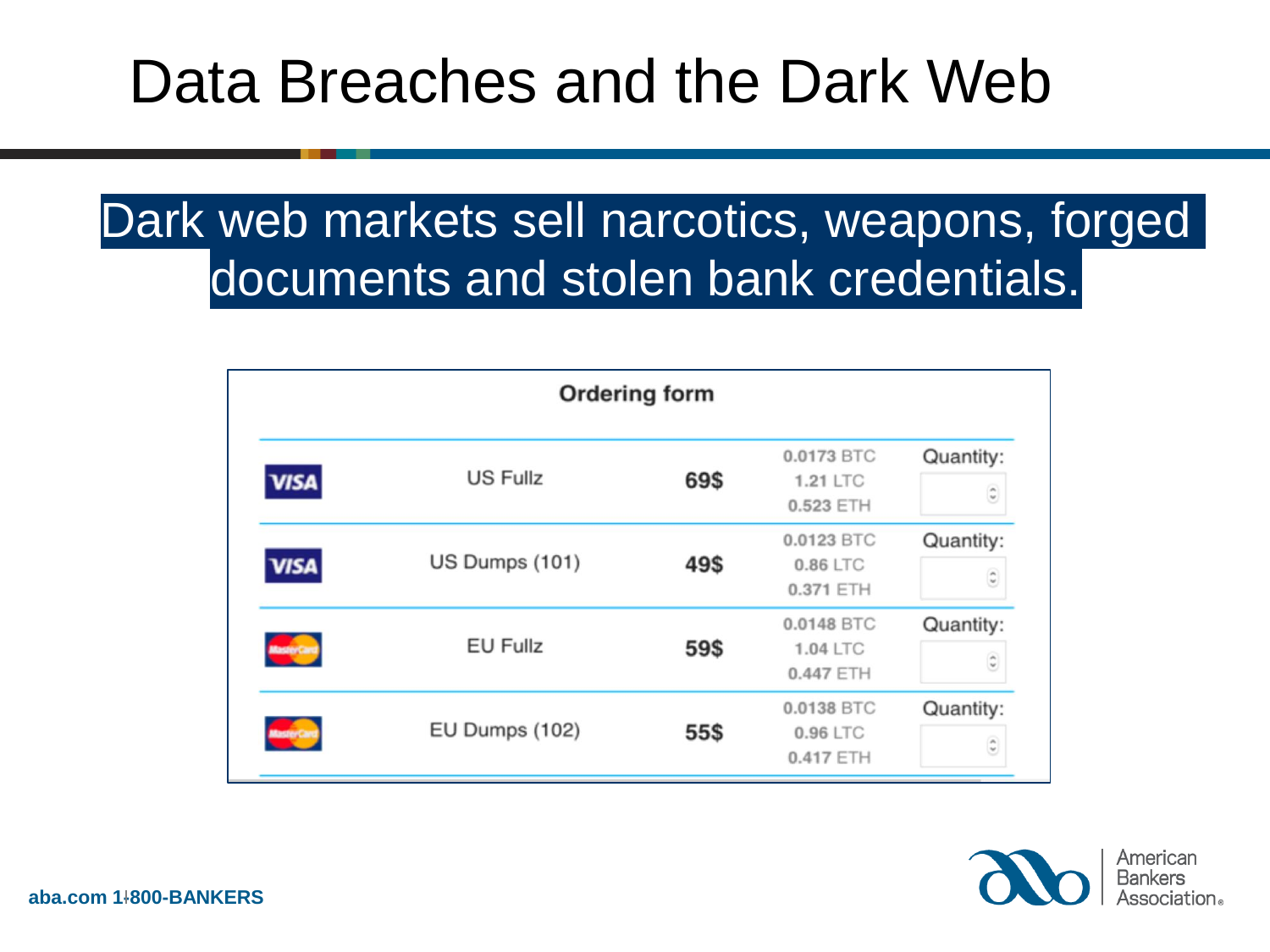## Insurance Notes

Coverage may be triggered under the Financial Institution Bond or a Management or Cyber Liability Policy.

**Bond** Funds Transfer Fraud Direct Loss Written Agreement Verifications

Liability Errors & Omissions Wrongful Act Customer Demand

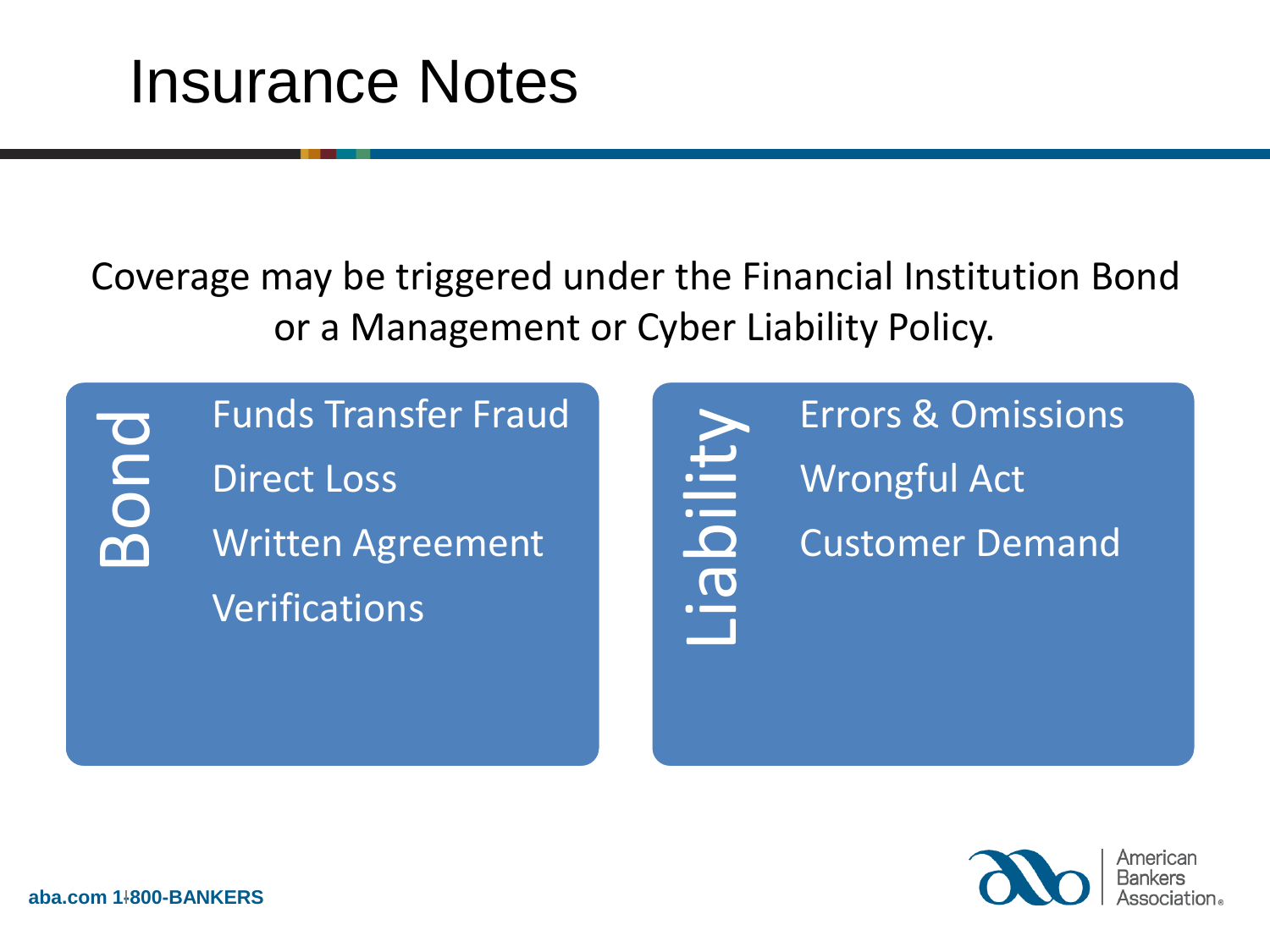## The 10 Best Practices

- 1. Train Employees
- 2. Educate Customers about the Risks of Being Phished
- 3. Use Written Agreements
- 4. Perform Callbacks (or)
- 5. Perform Out-of-Band Verifications
- 6. Pay Special Attention to International Wires
- 7. Pay Special Attention to HELOCs (and any LOCs)
- 8. Pay Special Attention to Real Estate Transactions
- 9. Do Not Immediately Refund Lost Funds to the Customer
- 10. Do Immediately Recall Lost Funds from the Corresponding Financial Institution

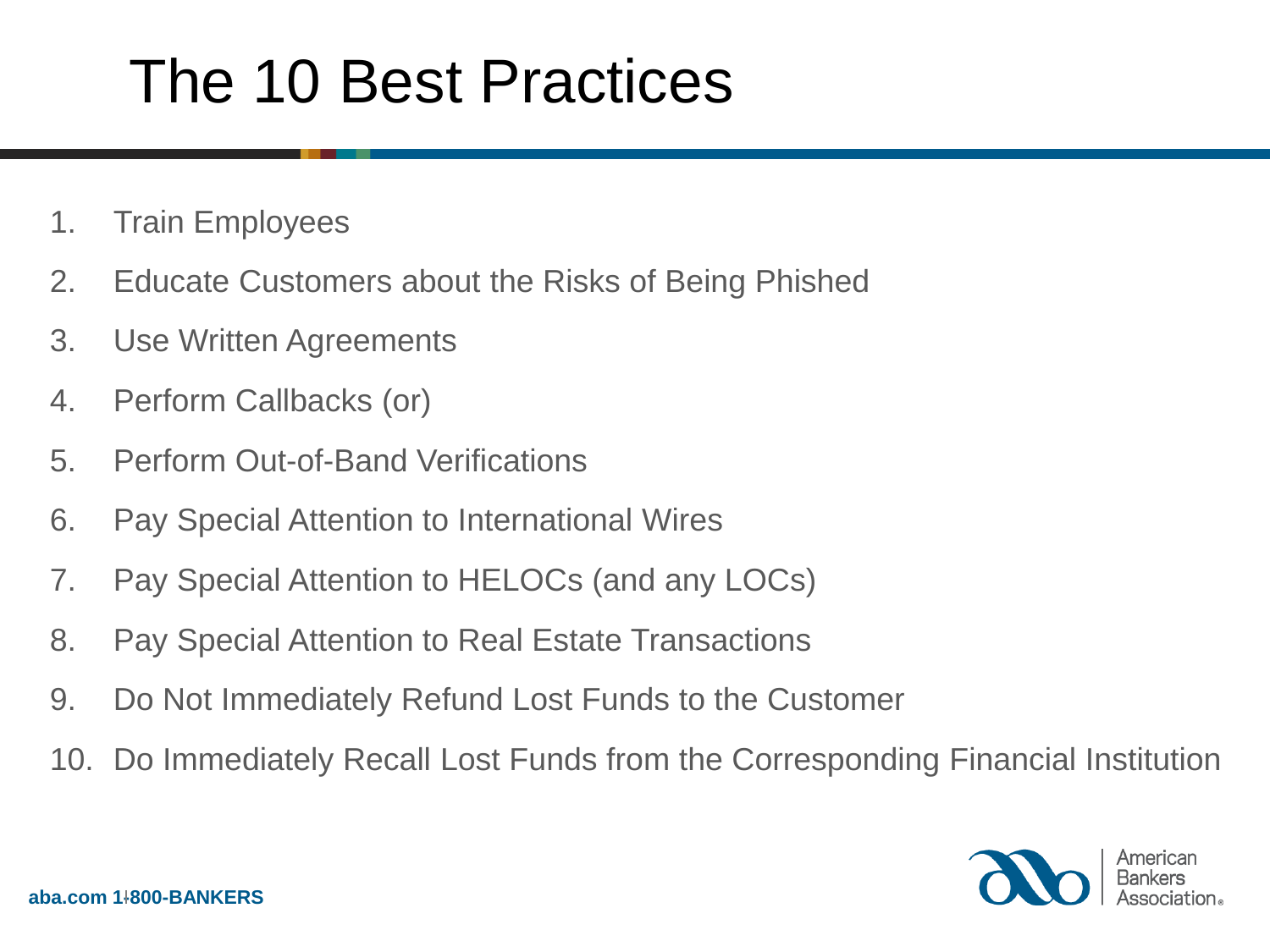# 1. Train Employees (Part 1)

### To Identify Phishing Emails



#### **What is it?**

Criminals attempt to "phish," or catch employees into opening tainted emails with bad URLS or attachments, which allows the criminals to infiltrate an employee's computer and potentially, the bank's network**.**

#### **What can happen?**

- Criminals can pose as the employee
- Criminals can access bank or customer information and use it to perpetrate a wire fraud.

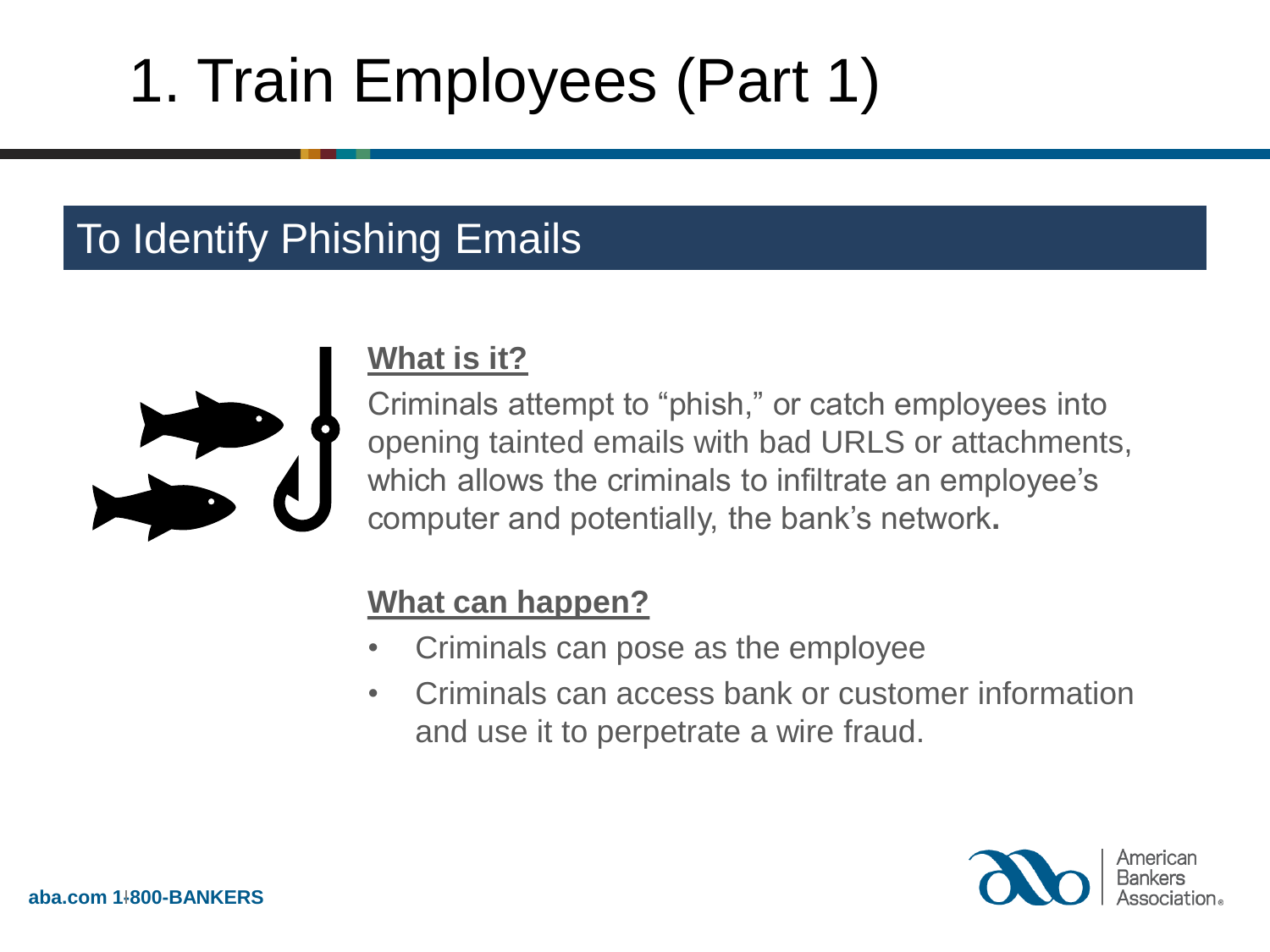# 1. Train Employees (Part 1)

### To Identify Phishing Emails (continued)

#### **Communicate to Your Employees:**

- Email addresses can be spoofed.
- Subject lines often include enticing or threatening language.
- Hover over links before clicking to examine URL.
	- Beware of alternate domain names (not .com or .org).
	- Beware of shortened URL names (tinyurl).
- Beware of clicking on attachments (DocuSign lures highest hit rate).
- Phishers use real company images and real employee names.
- Any phishing attempt—successful or not—should be reported to IT.



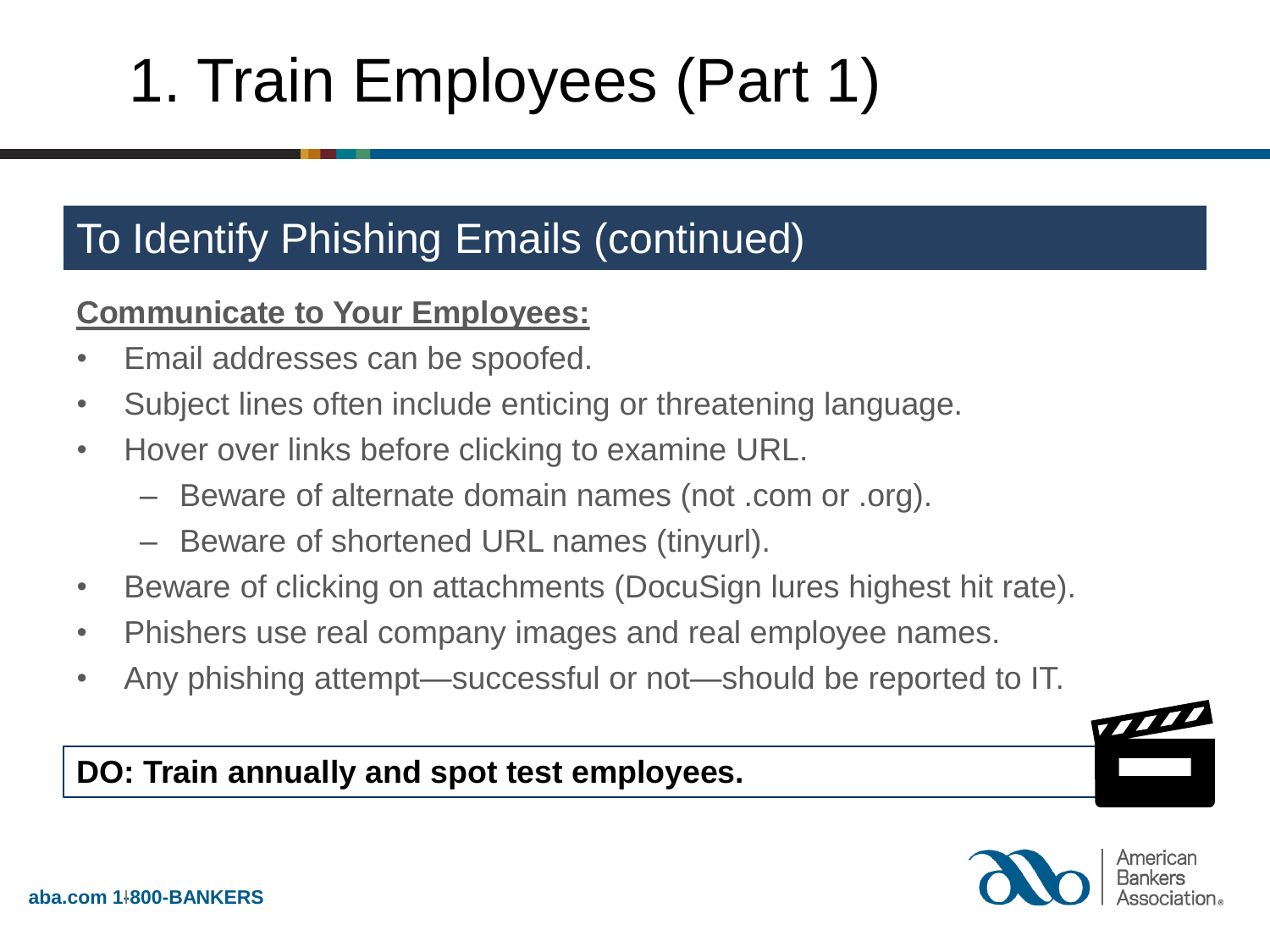# 1. Train Employees (Part 2)

### To Understand the Risk of Wire Fraud Impersonation

- The average successful email compromise attack earns the cyber criminal \$130,000.
- The FBI reported there were over \$1 billion in losses resulting from email compromise frauds in 2018 (from over 20,000 attacks).
- Wire Fraud usually has to run through a bank.
- Electronic cash is still cash.

Source: FBI's 2018 Internet Crime Report, pdf.ic3.gov/2018\_IC3Report.pdf



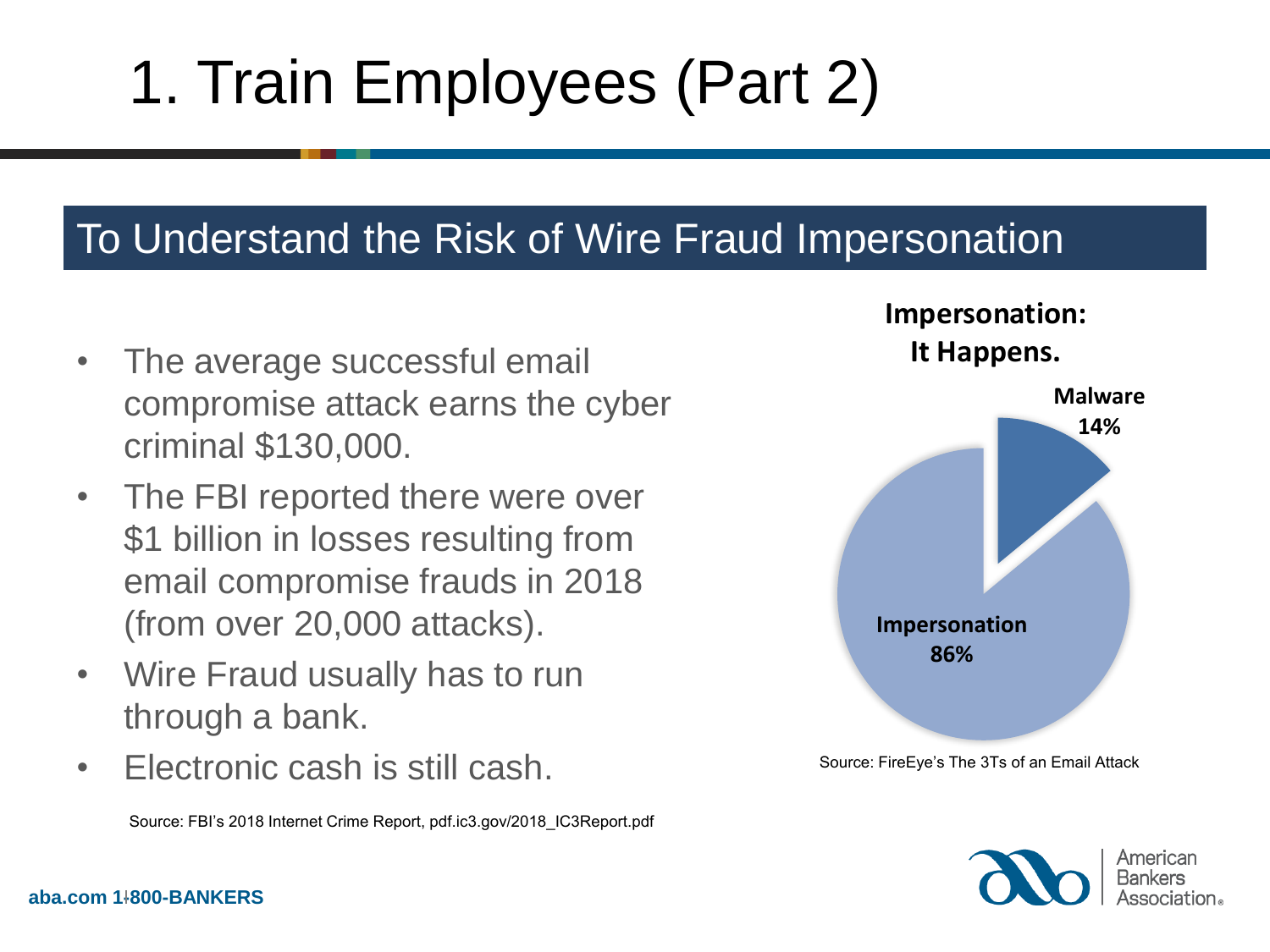# 1. Train Employees (Part 2)

### To Understand the Risk of Wire Fraud Impersonation (continued)

Be on the lookout for these wire fraud instruction red flags:

- It's a rush request.
- Sender insists on solely using email communications.
	- Instruction contains odd phrases or misspellings.
		- Current request is inconsistent with previous transfers (size or new location).
	- We are going into a long weekend.

## **Fraud increases on Friday**

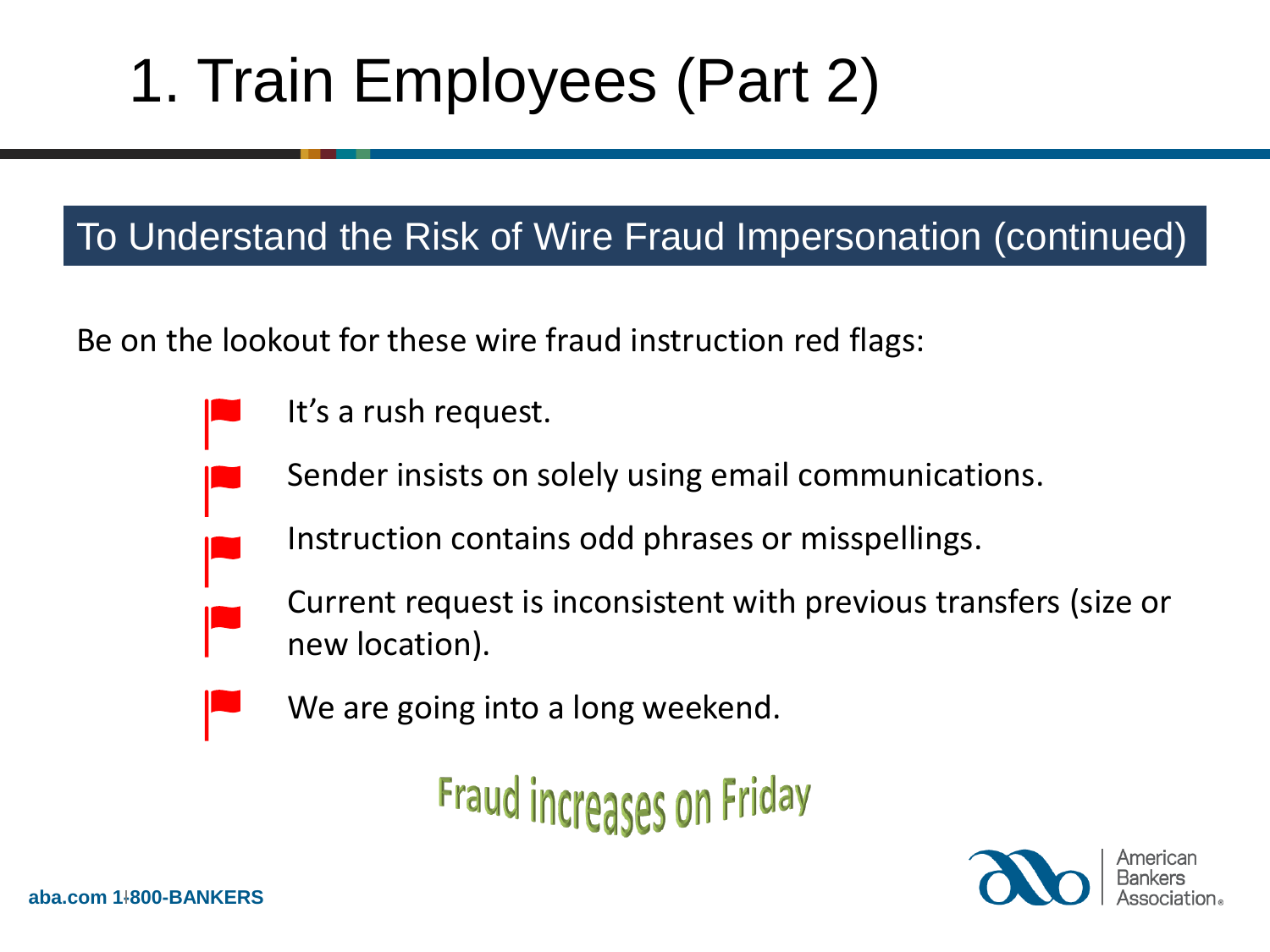Almost 50% of email compromise attacks ultimately seek to initiate a wire fraud. If your customers get phished, there is a good chance that a related wire fraud will be run through your bank. Avoid a potential conflict with your customers and seek to educate them on threats to their hard-earned money from phishing attempts and other cyber crimes.



From October 8<sup>th</sup>, 2019 ABA Newsbytes

**[Survey: Customers Want Cyber Education from Banks](http://app.response.aba.com/e/er?utm_campaign=NEWSBYTES-20191008&utm_medium=email&utm_source=Eloqua&s=1527&lid=20871&elqTrackId=a41d339b47c84d5fb3482fba8dbf6510&elq=212fd0b7c99b40899628a51241bc331a&elqaid=22239&elqat=1)** More than 9 in 10 Americans are concerned about their security online, and 74% of consumers say they would be likely to participate in a cybersecurity education or awareness program if their bank offered it, according to a new survey conducted for bank technology firm CSI.

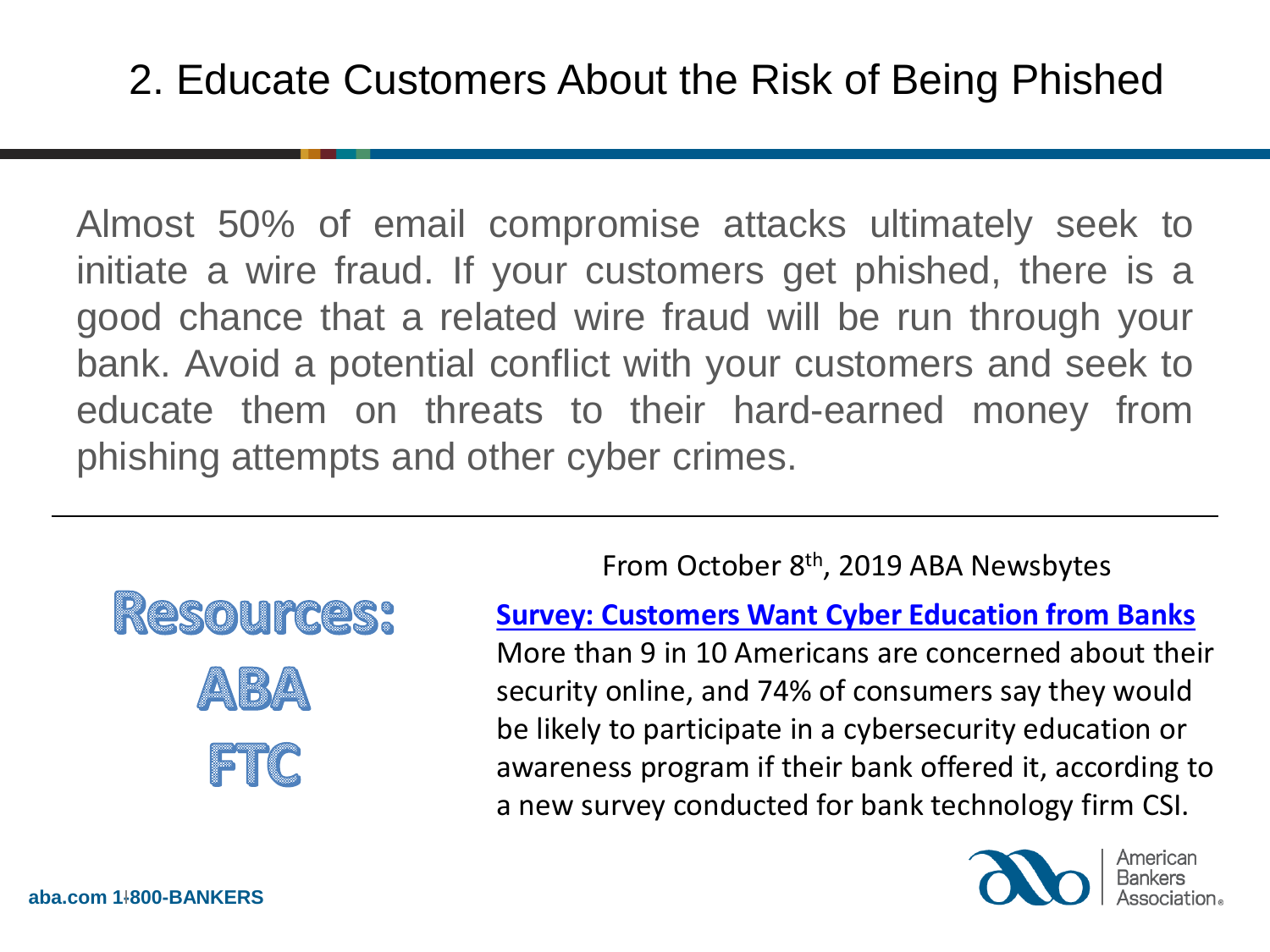### 3. Ensure That You Have Written Agreements with Customers In Place

A written agreement is a document that outlines your customer's preferences regarding the transfer of funds from a particular account. You should have a written agreement in place prior to the first wire transfer request.

The agreement should:

- Include the customer's explicit authorization for the bank to execute wires, and the means by which wire transfer requests may be requested (e.g., via email, telephone, or in person)
- Contain the names of all individuals granted authority by the customer to initiate such requests
- Outline a commercially reasonable security procedure that will be utilized by the bank and the customer to authenticate all requests.

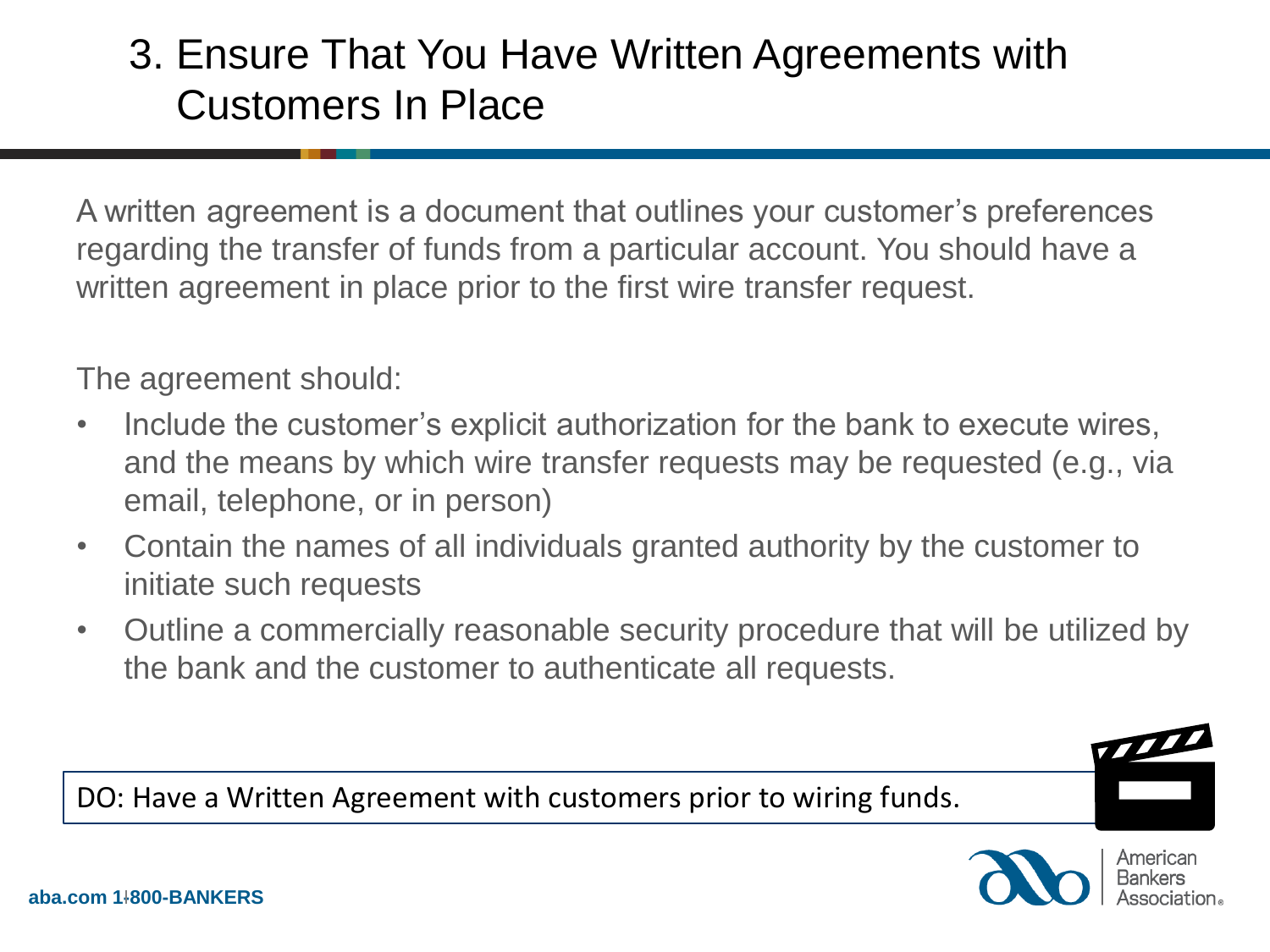3. Ensure That You Have Written Agreements with Customers In Place, continued

Please note:

- A wire request—a form completed by the customer to initiate a specific wire transfer—**is not the same as a written agreement.**
- The absence of a written agreement will likely result in a claim denial with many insurance carriers.

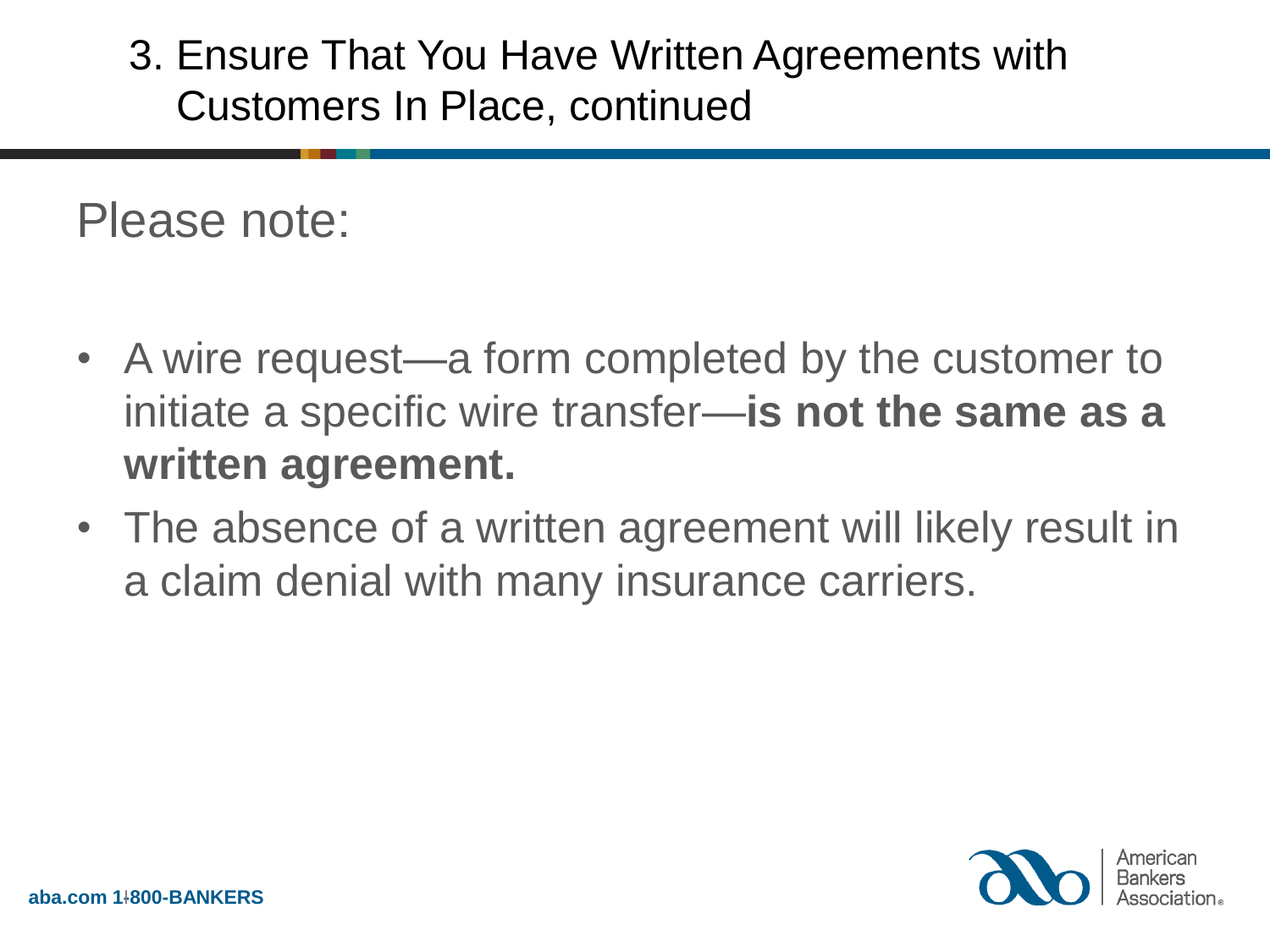## Poll Question

Does your organization require Written Agreements?



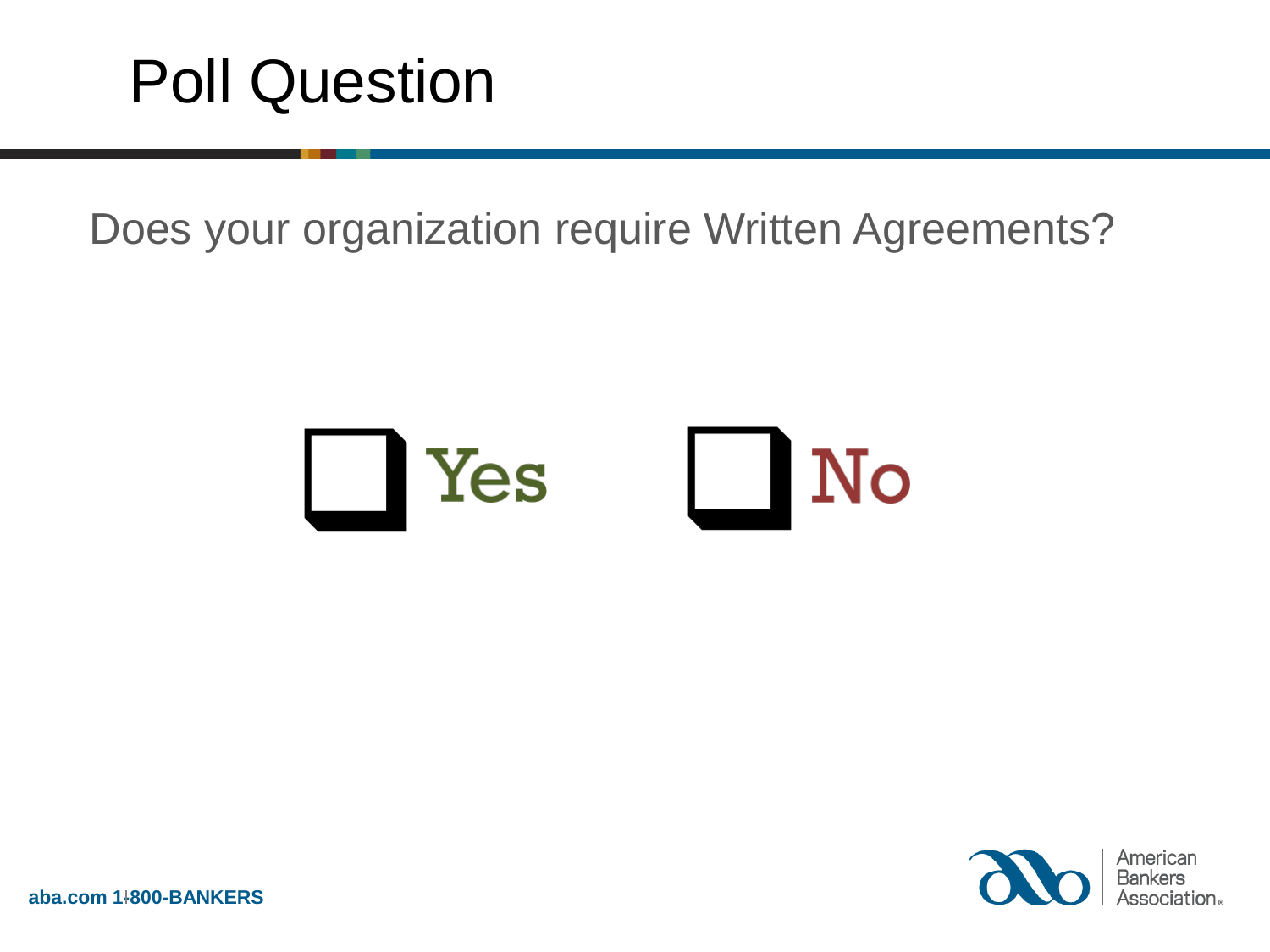### 4. Perform a Callback on Wires to a Predetermined Phone Number

- A phone call to the customer's number *on file* is one of the best ways to prevent wire fraud. This helps to circumvent emails that have been compromised.
- Fraudsters often seek to change the phone number on file, so be wary of any recent change requests. Legitimate changes to established wiring authorization instructions are rare–*assume fraud if recent account changes on file have been made and seek independent verification.*



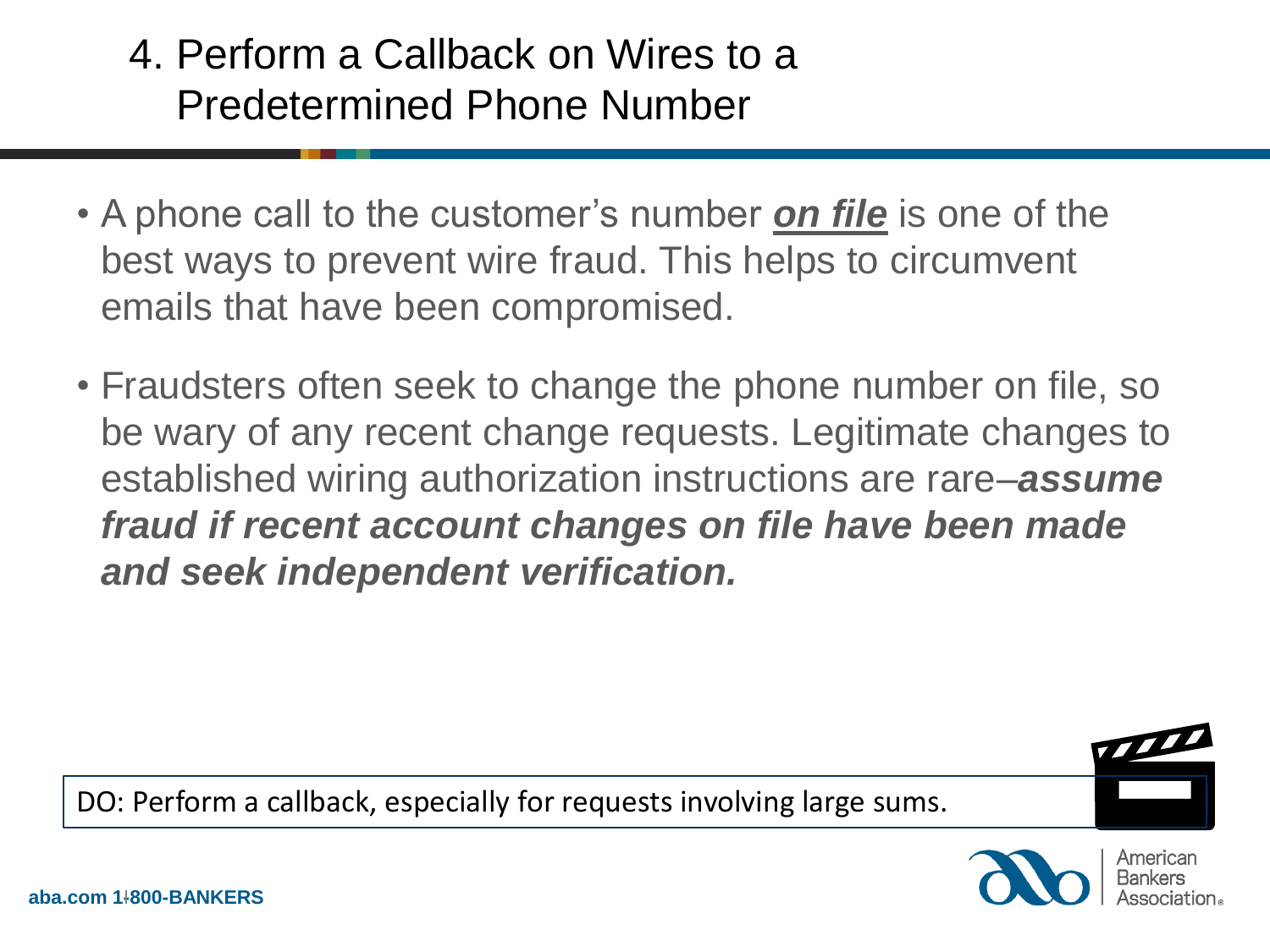## 5. Perform an Out-of-Band Verification

- When a callback is not practical or preferred by the customer, use an out-of-band verification to authenticate wire requests.
- *The type of verification method should be established in the written agreement.* Do not sacrifice sound authentication procedures for customer convenience.

**Out-of-Band verification is a process whereby the authentication of a wire request requires two different confirmations from two different channels. Out-of-Band verification will block many types of fraudulent impersonation.**

DO: Perform an Out-of-Band verification as outlined in the Written Agreement.

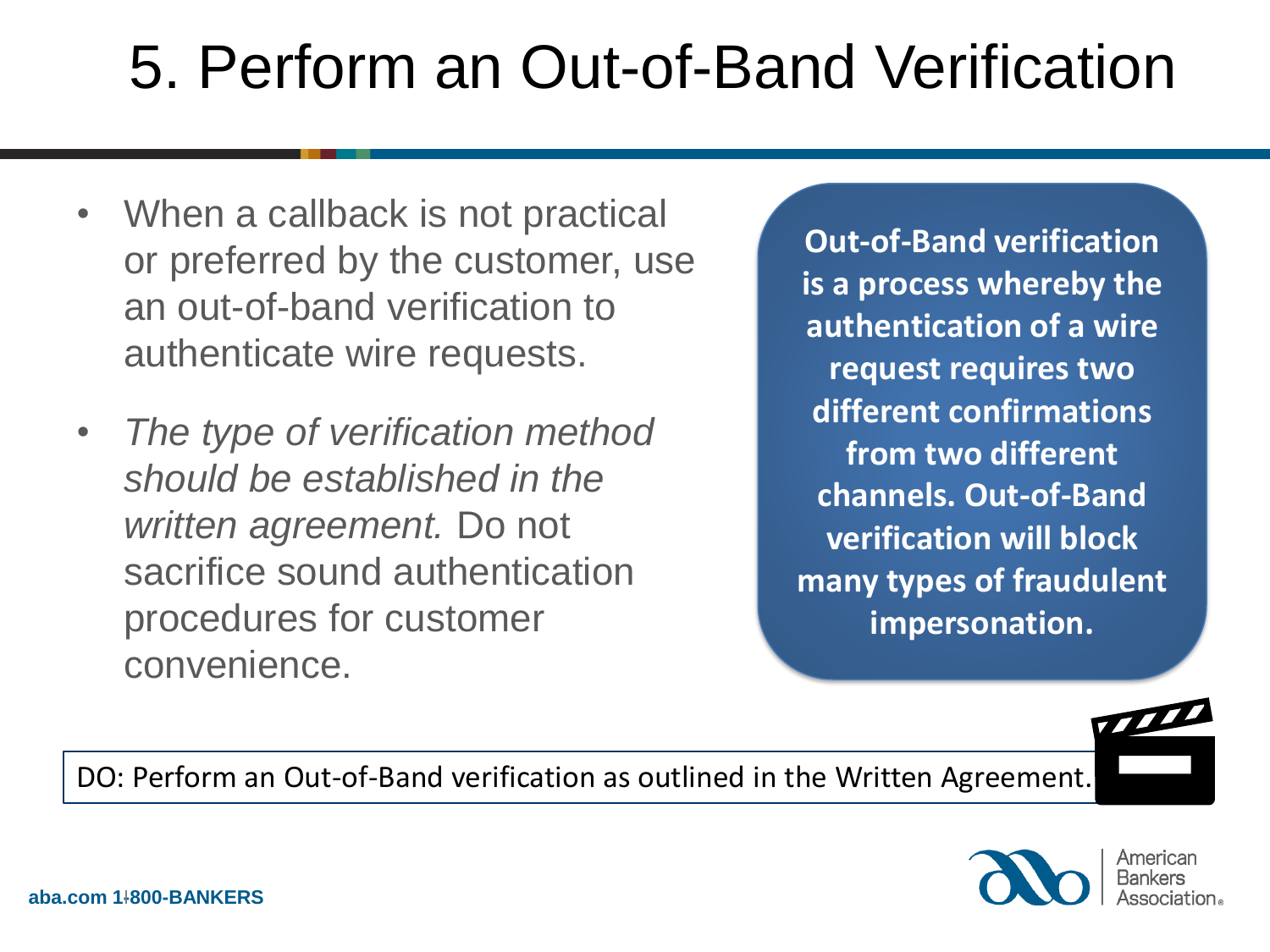## 6, 7 and 8. Require extra scrutiny of:



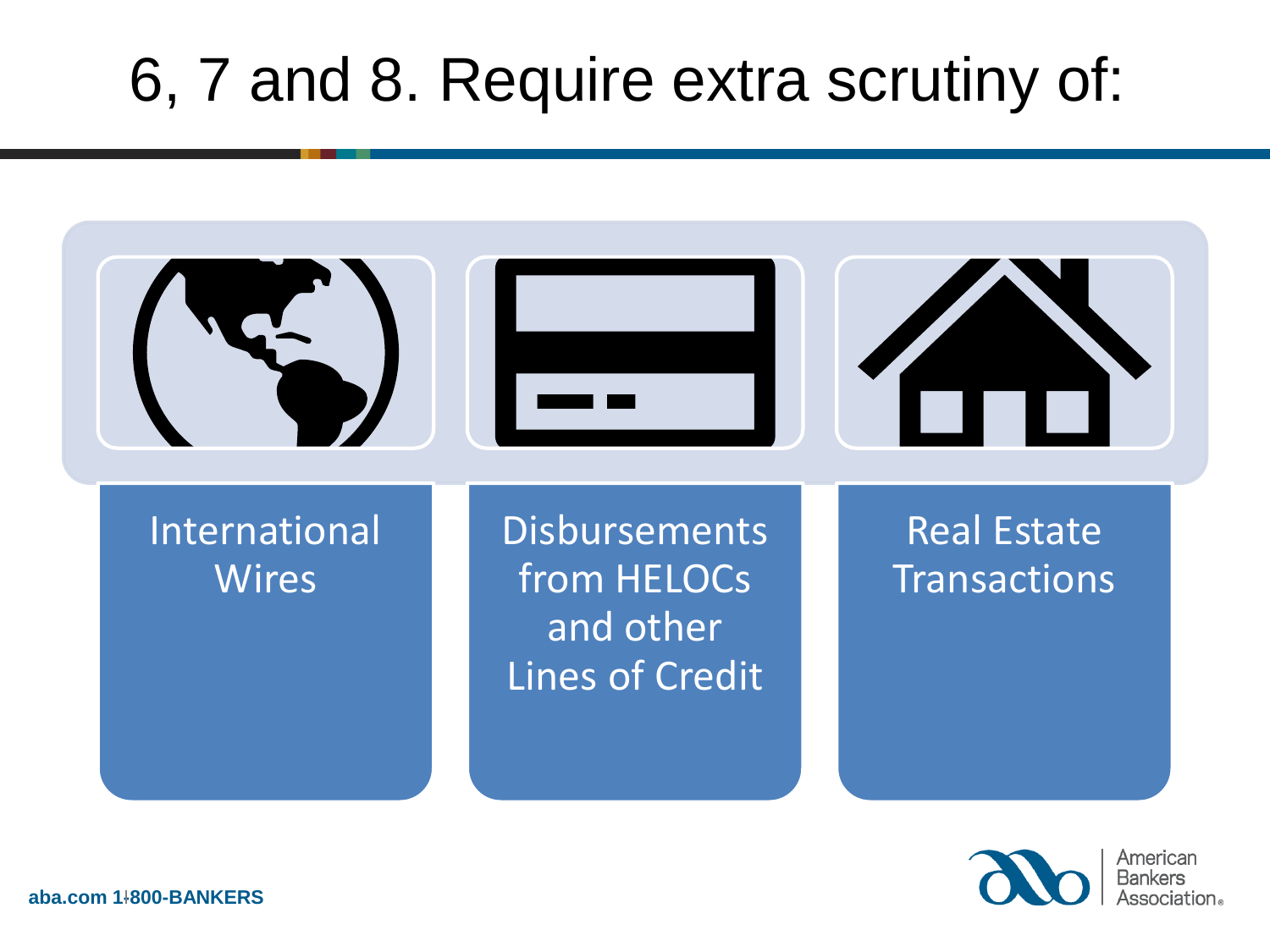While business decisions to immediately restore stolen customer funds are good for the customer relationship, such business decisions are not insurable.

Contact your insurance carrier to report the fraud first and work with the carrier to lay out the best course of action.

Be aware that coverage under a liability policy requires:

- A written demand from the customer requesting the restoration of funds or alleging a wrongful act;
- Legal liability on the bank's part; and
- The Insurer's consent before any settlement with the customer can be made.

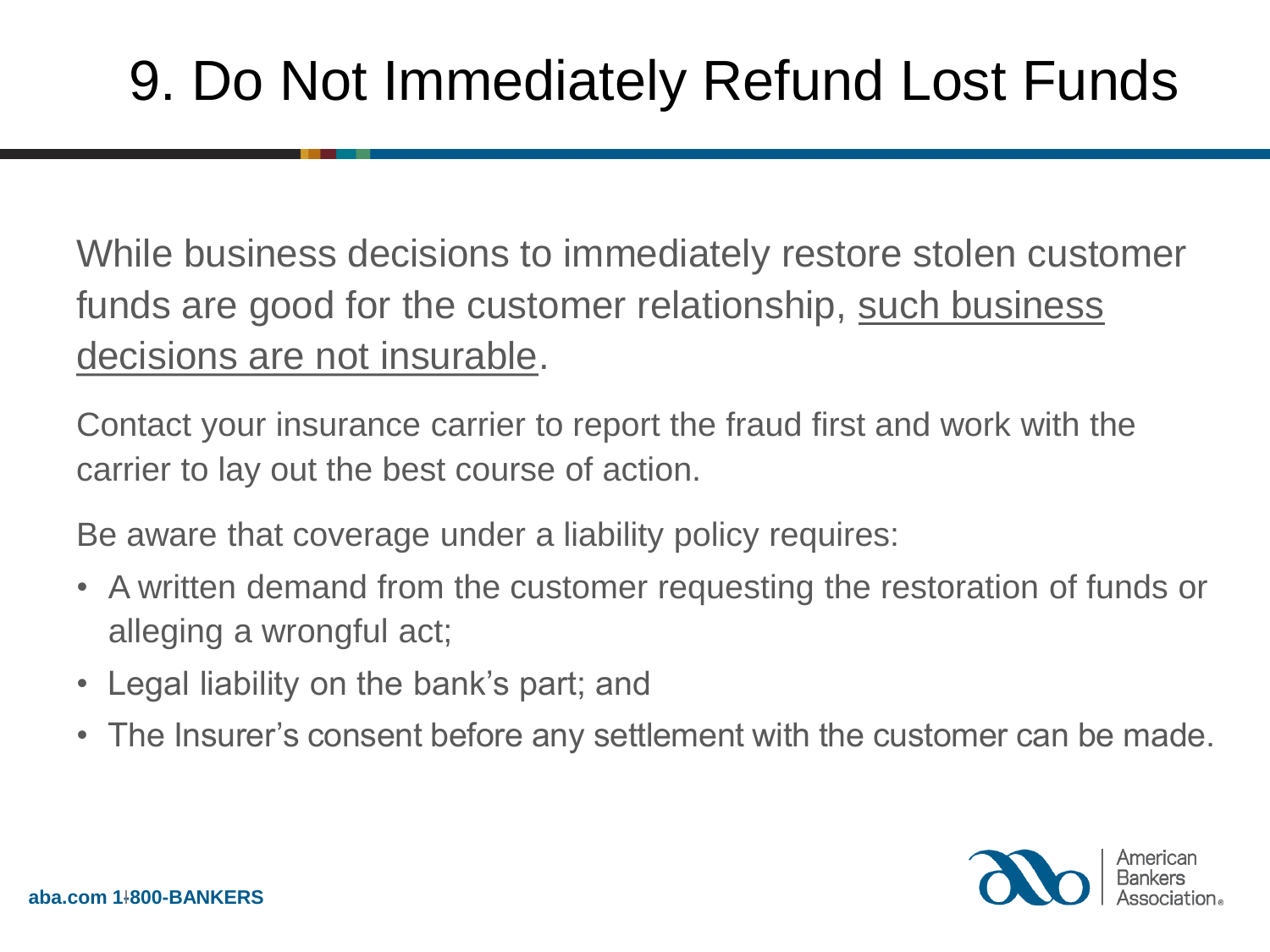### 10. **DO** immediately attempt to recall lost funds from the corresponding financial institution.

Maximize your chances of retrieving stolen funds:

- 1. Initiate a SWIFT recall.
- 2. Contact the fraud department of the receiving bank so they can freeze the funds in the recipient's account.
- 3. If the funds have already moved, ask the recipient bank to find out where the money was sent and ask them to contact the third bank to freeze the funds in that account.
- 4. Contact the customer and encourage them to loop in their IT team.
- 5. Contact (or have the customer contact) the FBI's Internet Crime Complaint Center.

#### Timeliness is Key!

When stolen funds arrive in the fraudster's bank account, a network of money launderers is immediately engaged to withdraw the stolen cash or rewire the money to subaccounts. This is called "Money Muling."

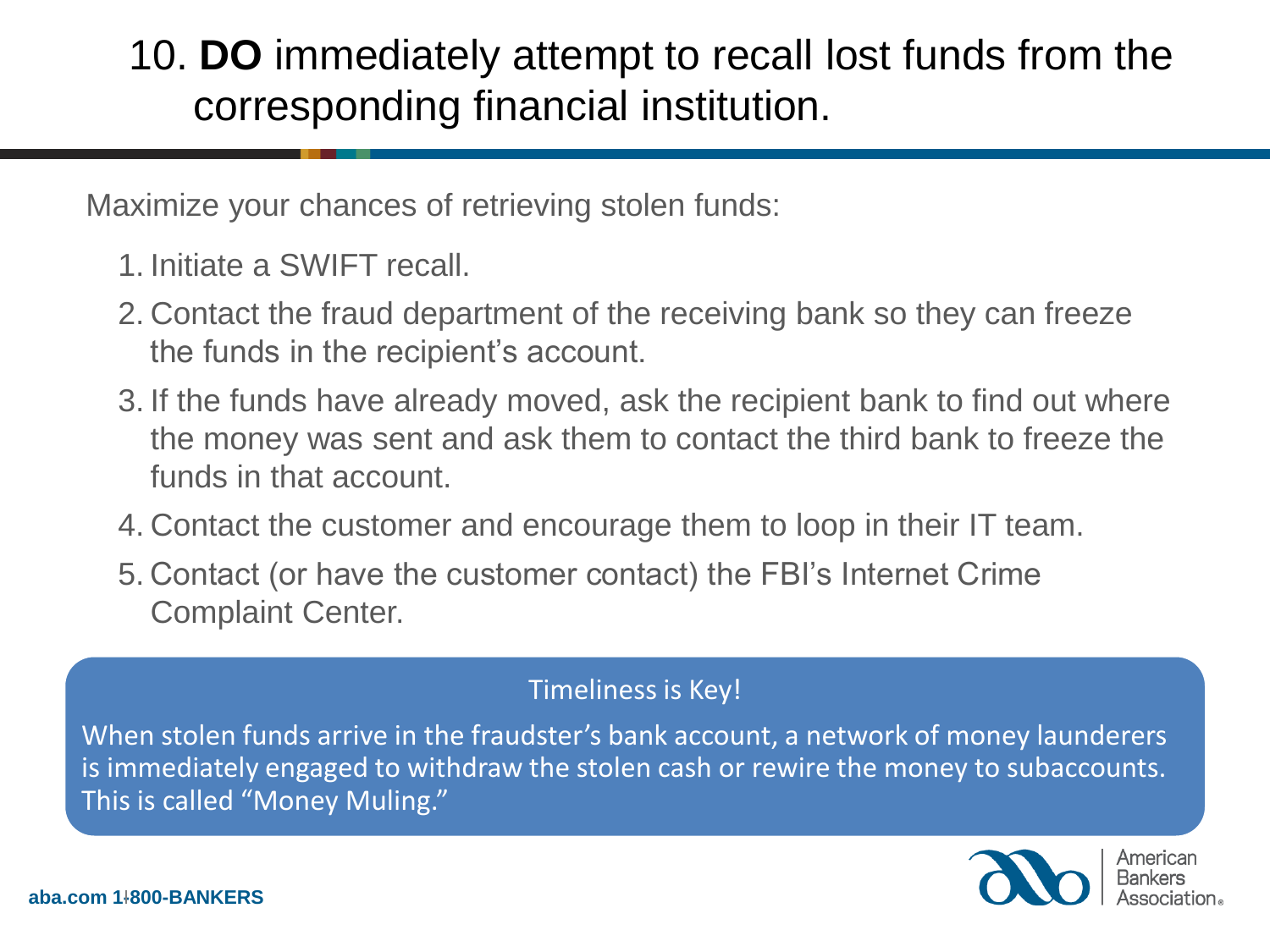We welcome your questions at this time.